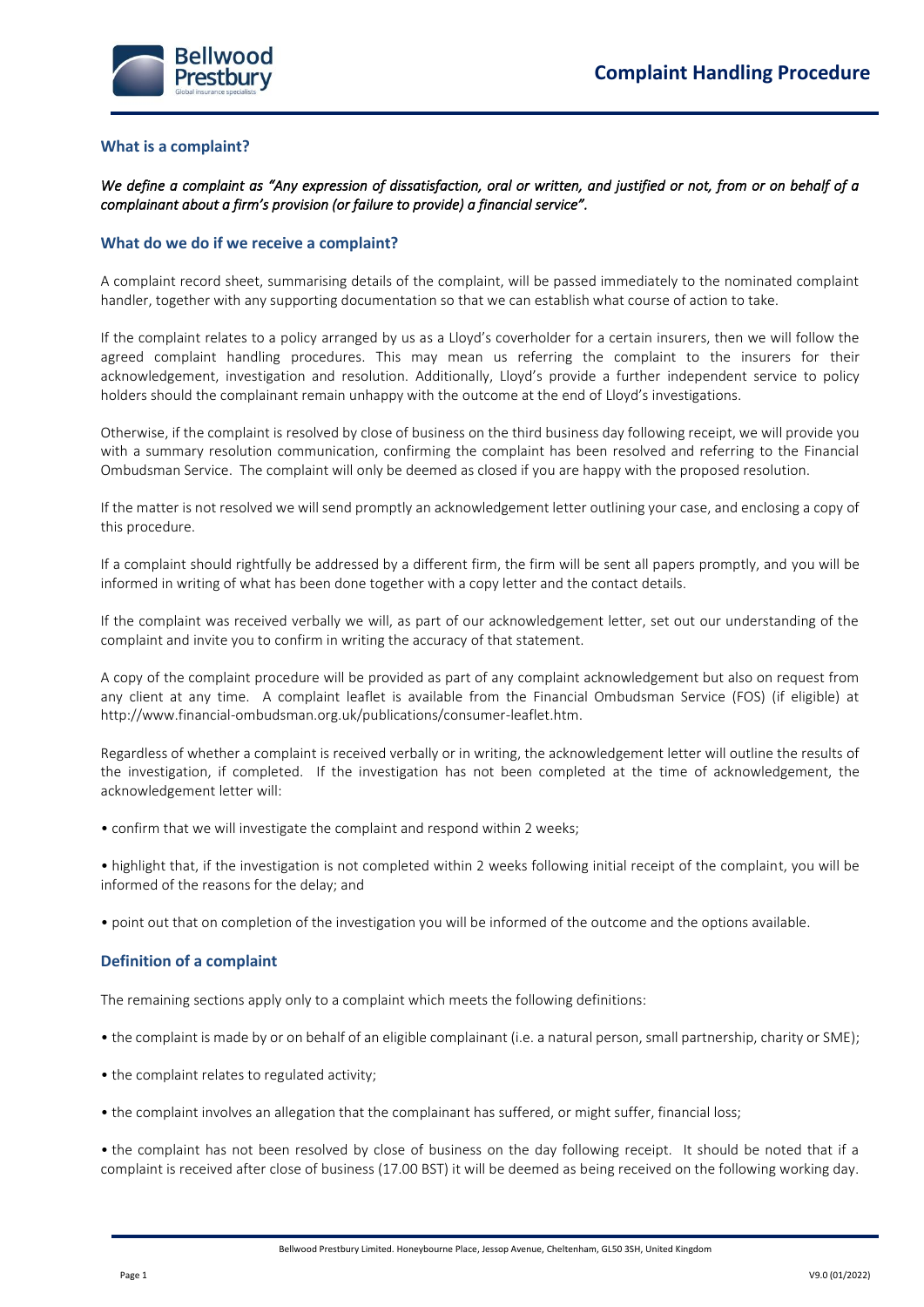It is our policy to treat a complaint, whether regulated or not, according to the complaint procedure, except insofar as references to the Financial Conduct Authority (FCA) or the FOS do not apply.

## **Investigation**

The nominated complaint handler will investigate the complaint fully and promptly and, where necessary, consult the adviser or member of staff whose actions or omissions gave rise to the complaint. The investigation will include a review of the client file and may, where necessary, involve contact with third parties such as product providers to obtain additional information relevant to the investigation.

If the nominated complaint handler is the subject of the complaint, the investigation will be conducted by a Director.

Once the complaint has been investigated and a resolution determined the nominated complaint handler will issue a complaint resolution letter including details about the complaint, the investigation, the resolution and next steps. The letter will state whether the complaint was upheld or not and where it was what if any remediation is to be proposed. In any event the complainant may, if not satisfied, prefer to refer their complaint to the Financial Ombudsman Service.

Where your insurance is placed via Lloyd's you have access, free of charge, to their complaint resolution service, where disputes are reviewed on the balance of probabilities, taking into consideration the evidence submitted by both parties. Lloyd's aims to conclude the majority of complaints received within 8 weeks in accordance with the FCA Handbook. Within this 8 week timeframe Lloyd's operates a 'two stage' complaints process as follows:

## Stage 1

The complaint will be considered by the nominated account handler in conjunction with the underwriters (where applicable) of the policy who will issue a response, ideally, within 14 days.

If you remain dissatisfied following the underwriters' response, or if you have not received a response within 14 days you are entitled to request that the complaint be escalated to stage 2.

### Stage 2

Lloyd's obtains the documentation from the underwriters and undertakes a full review of the complaint.

When the review is complete a Final Response will be issued detailing the outcome of these investigations.

If you remain dissatisfied at this point you may refer the matter to the FOS (if eligible) provided you do so within 6 months of the date of the Final Response. The FOS can only consider your complaint following our consideration of the matter

### **Closing a complaint**

Where we receive confirmation from you that you are satisfied with the findings of the investigation and any resolution, the nominated complaint handler is entitled to consider the complaint closed.

Where no confirmation has been received from you within 8 weeks of our most recent letter, the complaint may also be considered closed.

### **Recording a complaint**

On receipt of a complaint and at each appropriate stage of handling, the nominated complaint handler will record the details within a Complaint Register. All records will be kept for a minimum of six years.

On receipt of a complaint, the nominated complaint handler will decide which category and product type the complaint relates to, and record this information on the Complaint Register. The categories and types are defined by the FCA.